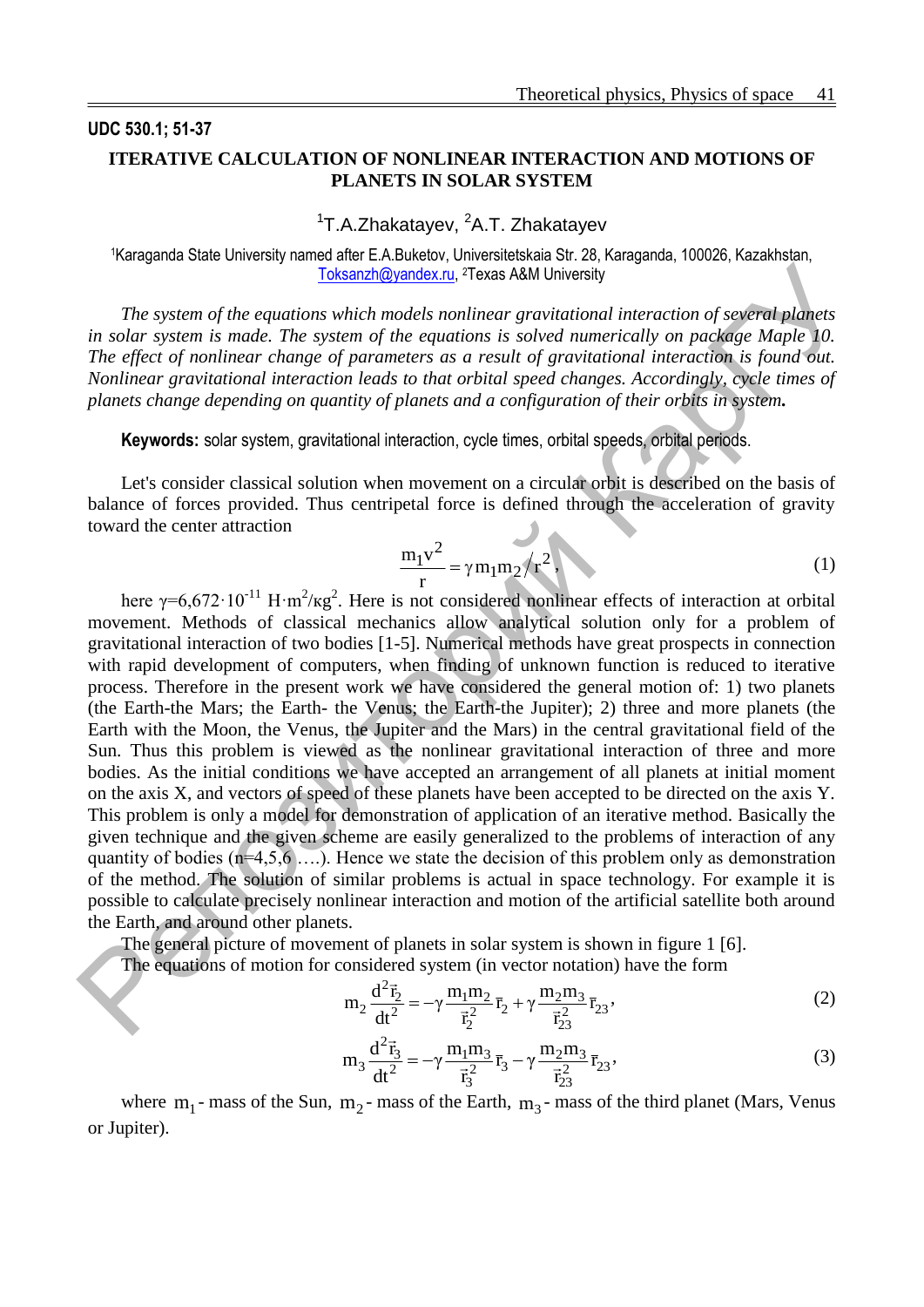

Fig. 2. System of coordinates for a problem of three bodies, at the center of the system is the Sun. Problem № 1

Using the vector identities

$$
\vec{r}_2 = x_2 \vec{i} + y_2 \vec{j}, \ \vec{r}_3 = x_3 \vec{i} + y_3 \vec{j}, \ \vec{r}_{23} = (x_3 - x_2)\vec{i} + (y_3 - y_2)\vec{j}
$$
\n
$$
\text{We shall receive the following scalar equations} \tag{4}
$$

and from (2), (3) we shall receive the following scalar equations

$$
\frac{d^2x_2}{dt^2} = -\gamma \frac{m_1}{(x_2^2 + y_2^2)^{3/2}} \cdot x_2 + \gamma \frac{m_3}{[(x_3 - x_2)^2 + (y_3 - y_2)^2]^{3/2}} \cdot (x_3 - x_2),
$$
 (5)

$$
\frac{d^2 y_2}{dt^2} = -\gamma \frac{m_1}{(x_2^2 + y_2^2)^{3/2}} \cdot y_2 + \gamma \frac{m_3}{[(x_3 - x_2)^2 + (y_3 - y_2)^2]^{3/2}} \cdot (y_3 - y_2),
$$
(6)

$$
\frac{d^2x_3}{dt^2} = -\gamma \frac{m_1}{(x_3^2 + y_3^2)^{3/2}} \cdot x_3 - \gamma \frac{m_2}{[(x_3 - x_2)^2 + (y_3 - y_2)^2]^{3/2}} \cdot (x_3 - x_2),
$$
 (7)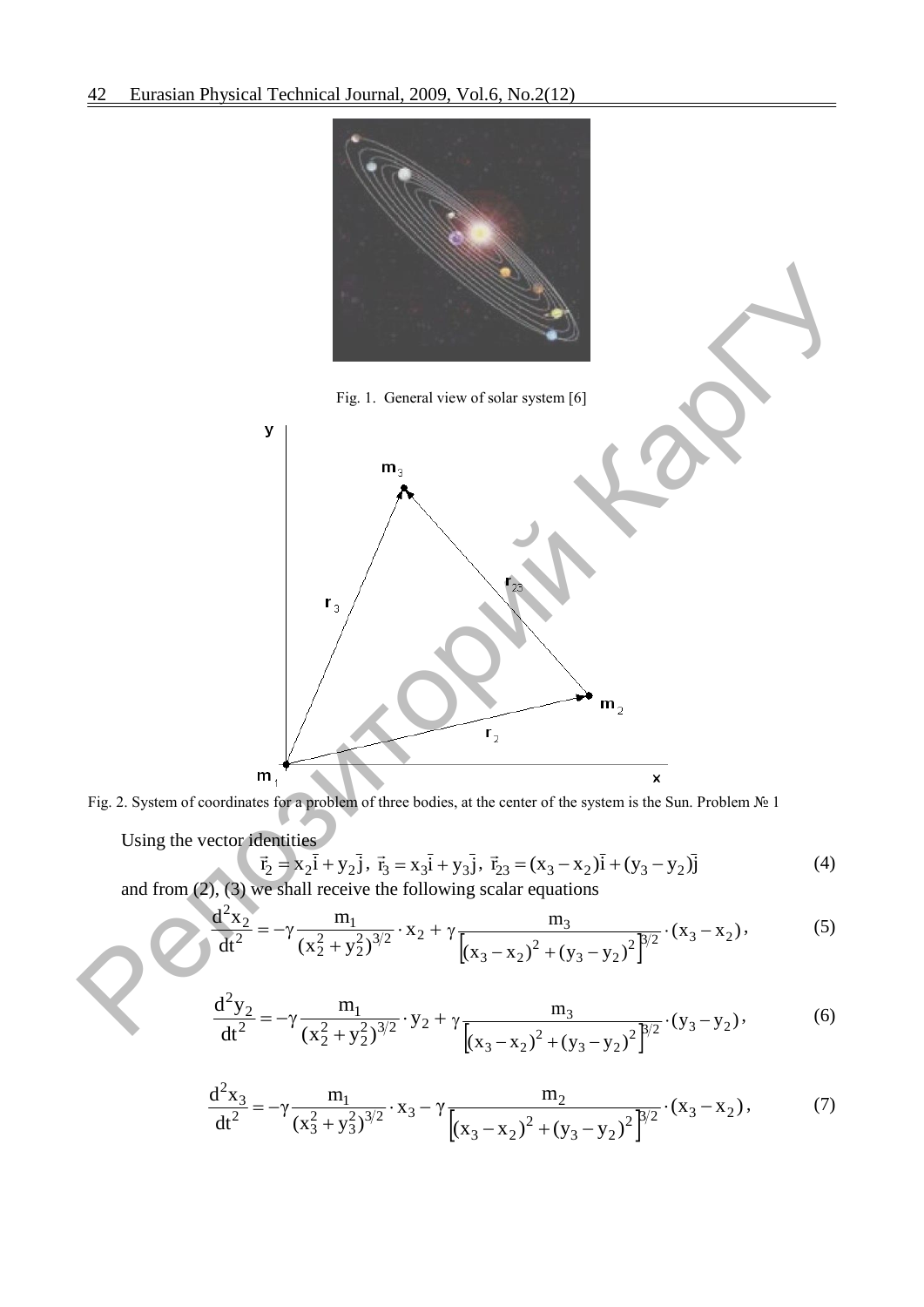$$
\frac{d^2 y_3}{dt^2} = -\gamma \frac{m_1}{(x_3^2 + y_3^2)^{3/2}} \cdot y_3 - \gamma \frac{m_2}{[(x_3 - x_2)^2 + (y_3 - y_2)^2]^{3/2}} \cdot (y_3 - y_2). \tag{8}
$$

We approximate derivatives with finite differences [9 - 10]

$$
\frac{d^2x_2}{dt^2} \approx \frac{x_{2,i-1} - 2x_{2,i} + x_{2,i+1}}{h_t^2},
$$
  

$$
x_{2,i} = x_{2,0} + i \cdot h_t,
$$
 (9)

where  $h_t$  - a step size in time, s, with  $i=0,1,2, \ldots$  - an index of a step. Expressions for derivatives  $y_2$ ,  $x_3$ ,  $y_3$  have a similar appearance. On the basis of (9) the differential equations (5) - (8) are easily led to the following iterative equations

$$
x_{2,i}^{(k)} = \varphi_1(x_{2,i-1}^{(k-1)}, x_{2,i}^{(k-1)}, x_{2,i+1}^{(k-1)}),
$$
  
\n
$$
y_{2,i}^{(k)} = \varphi_2(y_{2,i-1}^{(k-1)}, y_{2,i}^{(k-1)}, y_{2,i+1}^{(k-1)}),
$$
  
\n
$$
x_{3,i}^{(k)} = \varphi_3(x_{3,i-1}^{(k-1)}, x_{3,i}^{(k-1)}, x_{3,i+1}^{(k-1)}),
$$
  
\n
$$
y_{3,i}^{(k)} = \varphi_4(y_{3,i-1}^{(k-1)}, y_{3,i}^{(k-1)}, y_{3,i+1}^{(k-1)}).
$$
\n(11)

where

$$
\frac{d^2x_2}{dt^2} \approx \frac{x_{2,i-1} - 2x_{2,i} + x_{2,i+1}}{h_i^2},
$$
\nwhere  $h_t$  - a step size in time, s, with i=0,1,2,... - an index of a step. Expressions for  
\nderivatives  $y_2$ ,  $x_3$ ,  $y_3$  have a similar appearance. On the basis of (9) the differential equations (5) - (8)  
\nare easily led to the following iterative equations  
\n
$$
x_{2,i}^{(k)} = \varphi_1(x_{2,i-1}^{(k-1)}, x_{2,i}^{(k-1)}, x_{2,i+1}^{(k-1)}),
$$
\n
$$
y_{2,i}^{(k)} = \varphi_2(y_{2,i-1}^{(k-1)}, y_{2,i}^{(k-1)}, y_{2,i+1}^{(k-1)}),
$$
\n
$$
x_{3,i}^{(k)} = \varphi_3(x_{3,i-1}^{(k-1)}, x_{3,i}^{(k-1)}, x_{3,i+1}^{(k-1)}),
$$
\n
$$
y_{3,i}^{(k)} = \varphi_4(y_{3,i-1}^{(k-1)}, y_{3,i}^{(k-1)}, y_{3,i+1}^{(k-1)})
$$
\nwhere  
\n
$$
\varphi_1(x_{2,i-1}^{(k-1)}, x_{2,i}^{(k-1)}, x_{2,i+1}^{(k-1)}) = \frac{1}{2}x_{2,i-1} + \frac{1}{2}x_{2,i+1} + \frac{h_1^2 \gamma m_1}{2} \cdot \frac{x_{2,i}}{(x_{2,i}^2 + y_{2,i}^2)^{3/2}} - \frac{h_1^2 \gamma m_3}{2} \cdot \frac{(x_{3,i} - x_{2,i})^2 + (y_{3,i} - y_{2,i})^2}{(x_{3,i} - x_{2,i})^2 + (y_{3,i} - y_{2,i})^2} = \frac{h_1^2 \gamma m_3}{2} \cdot \frac{(y_{3,i} - y_{2,i})}{(x_{3,i-1}^2, y_{2,i}^2)^{3/2}} - \frac{h_1^2 \gamma m_3}{2} \cdot \frac{(y_{3,i} - y_{2,i})}{(x_{3,i} - x_{2,i})^2 + (y_{3,i} - y_{2,i})^2} = \frac{h_1^2 \gamma m_3}{2} \cdot \frac{(y_{
$$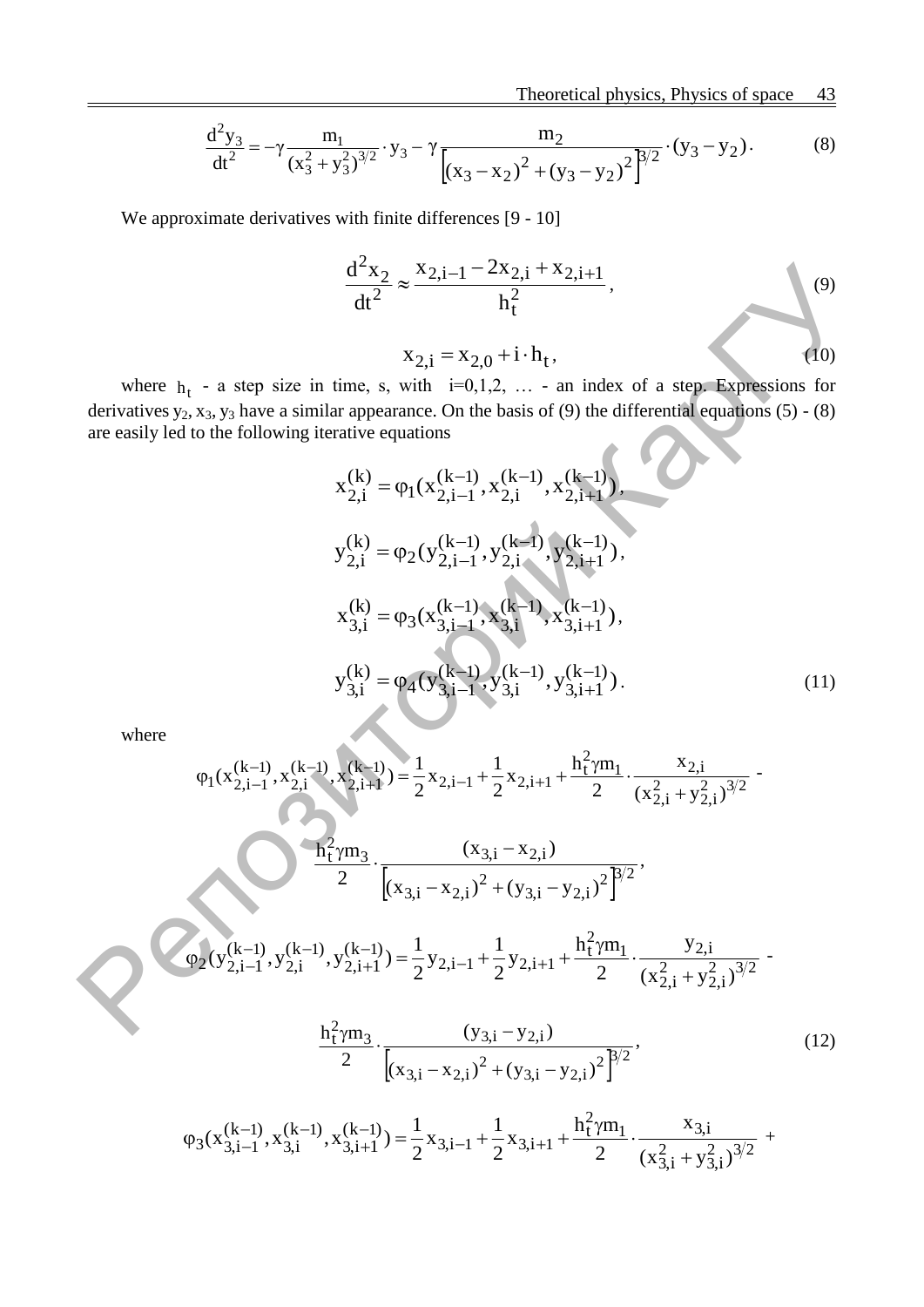44 Eurasian Physical Technical Journal, 2009, Vol.6, No.2(12)

$$
\frac{h_1^2 \gamma m_2}{2} \cdot \frac{(x_{3,i} - x_{2,i})}{[(x_{3,i} - x_{2,i})^2 + (y_{3,i} - y_{2,i})^2]^{\beta/2}},
$$
\n(14)

$$
\varphi_4(y_{3,i-1}^{(k-1)}, y_{3,i}^{(k-1)}, y_{3,i+1}^{(k-1)}) = \frac{1}{2}y_{3,i-1} + \frac{1}{2}y_{3,i+1} + \frac{h_t^2 \gamma m_1}{2} \cdot \frac{y_{3,i}}{(x_{3,i}^2 + y_{3,i}^2)^{3/2}} - \frac{h_t^2 \gamma m_2}{2} \cdot \frac{(y_{3,i} - y_{2,i})}{[(x_{3,i} - x_{2,i})^2 + (y_{3,i} - y_{2,i})^2]^{3/2}}.
$$
\n(15)

In this way we have led the decision of an initial problem to iterative process  $x=φ(x)$ .

The system (5-8) is solved on the Maple 10 package. In this package the system of the second order differential equations by means of new additional variables  $x' = z$ ;  $y' = v$  is led to the expanded system of the ordinary differential equations of the first order. Further the Runge-Kutta scheme [9, 10] is used.

Problem №1. Calculations were done as following. At the beginning the period of rotation of the Earth around the Sun in the absence of influence of all the other planets is calculated. The system is considered only to be: 1) Sun+Earth. After that calculation in the system of three bodies is made: 2) Sun+Earth+Venus, 3) Sun+Earth+Mars, 4) Sun+Earth+Jupiter. The results of calculation in systems 2-4 are compared with the result in system 1. In system 2 period of one full turn of the Earth around the Sun (in comparison with 1) increases on 979 second.

In system 3 period of one full turn of the Earth (in comparison with 1) decreases to 87 second, while in system 4 time decreases to 7920 second. This way the following nonlinear effect is found out. At the indicated initial conditions internal planets "slow down" motion of the Earth, while external planets "accelerate". It is possible to explain this effect on the basis of the gravitational law (1). Whence follows, that

$$
\omega^2 r^3 = \text{const.}\tag{16}
$$

From here it is clear that when radius decreases, angular frequency increases. When frequency increases the period accordingly decreases. And on the contrary, at increase of circular radius the frequency decreases, as a result the period increases. At the indicated initial conditions, internal planets actually accelerate the Earth. However, when Earth gains speed, it gets to elliptical orbit with higher semi-major axis, which has longer period of rotation around the Sun. Therefore it seems as internal planets "slow down" the Earth. Vice versa true for external planets. <sup>12</sup><sup>γm<sub>3</sub> ( $\frac{1}{2}$ γm<sub>3</sub> ( $\frac{1}{2}$  ( $\frac{1}{2}$  ( $\frac{1}{2}$  ( $\frac{1}{2}$  ( $\frac{1}{2}$  ( $\frac{1}{2}$  ( $\frac{1}{2}$  ( $\frac{1}{2}$  ( $\frac{1}{2}$  ( $\frac{1}{2}$  ( $\frac{1}{2}$  ( $\frac{1}{2}$  ( $\frac{1}{2}$  ( $\frac{1}{2}$  ( $\frac{1}{2}$  ( $\frac{1}{2}$  ( $\frac{1}{2}$  ( $\frac{1$ 

Calculations are done using the following data in table 1.

| Tadie 1        |                       |                       |                     |
|----------------|-----------------------|-----------------------|---------------------|
| Object         | Mass, kg              | Initial radius of     | Initial orbital     |
|                |                       | an orbit, m.          | speed, km/s         |
| The Earth      | $5,9736\times10^{24}$ | $149,6\times10^{9}$   | 29,783              |
| The Venus      | $4,8685\times10^{24}$ | $108,209\times10^{9}$ | 35,02               |
| The Mars       | $6,4185\times10^{23}$ | $227,94\times10^{9}$  | 24,077              |
| The Floodlight | $1,8986\times10^{27}$ | $778,55\times10^{9}$  | 13,07               |
| The Sun        | $1.99\times10^{30}$   |                       |                     |
| The Moon       | $7.3477\times10^{22}$ | $384,4\times10^{6}$   | $1,022$ relative to |
|                |                       | relative to the Earth | the Earth           |

**Table 1**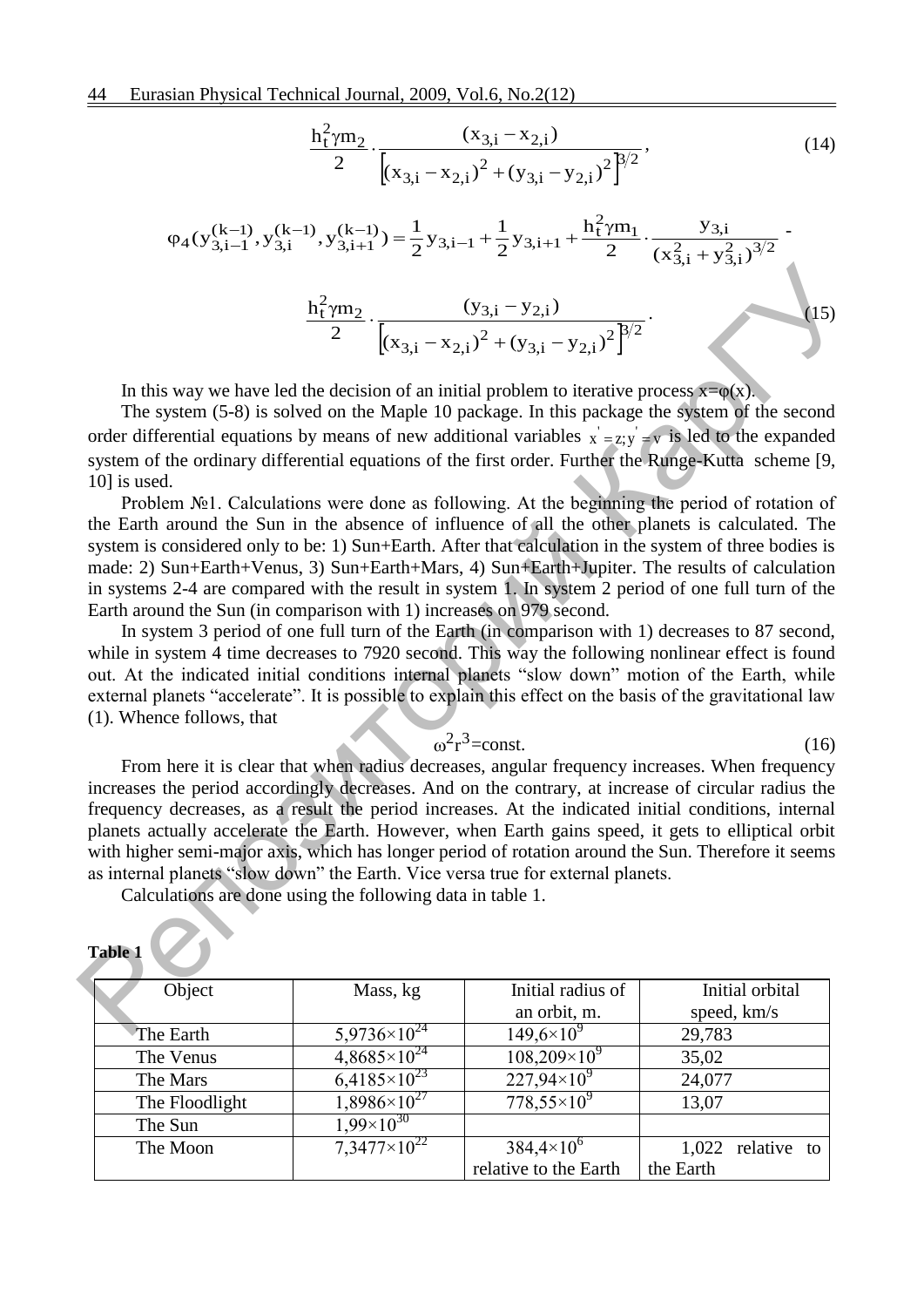Figure 3 shows the system of coordinates for a problem 2.



Fig. 3. System of coordinates for a problem  $\mathcal{N}_2$  2

$$
\vec{r}_{k} = x_{k}\vec{i} + y_{k}\vec{j}, k = 1, 2, 3...
$$
 (17)

In this case the Sun is described by a vector  $\vec{r}_1$ , m1 - its mass. During the initial moment of time  $\vec{r}_1(x_1, y_1)$  =  $\rightarrow$  =0. After some time coordinates of the Sun receive some value distinct from zero. Figure 4 shows precession movement of the center of the Suns for a problem №2. Precession is described by change of radius-vector  $\vec{r}_1$  in time t.



Fig. 4. Coordinates of the center of the Sun in precession movement, the system: the Sun-Earth-Moon-Venus. The problem № 2

In figure 5 are shown trajectories of the Earth (1) and the Moon (2) relative to coordinate system №2 (figure 3). From here it is visible, that the calculating model correctly describes circularoscillatory motion of the Moon relative to the Earth.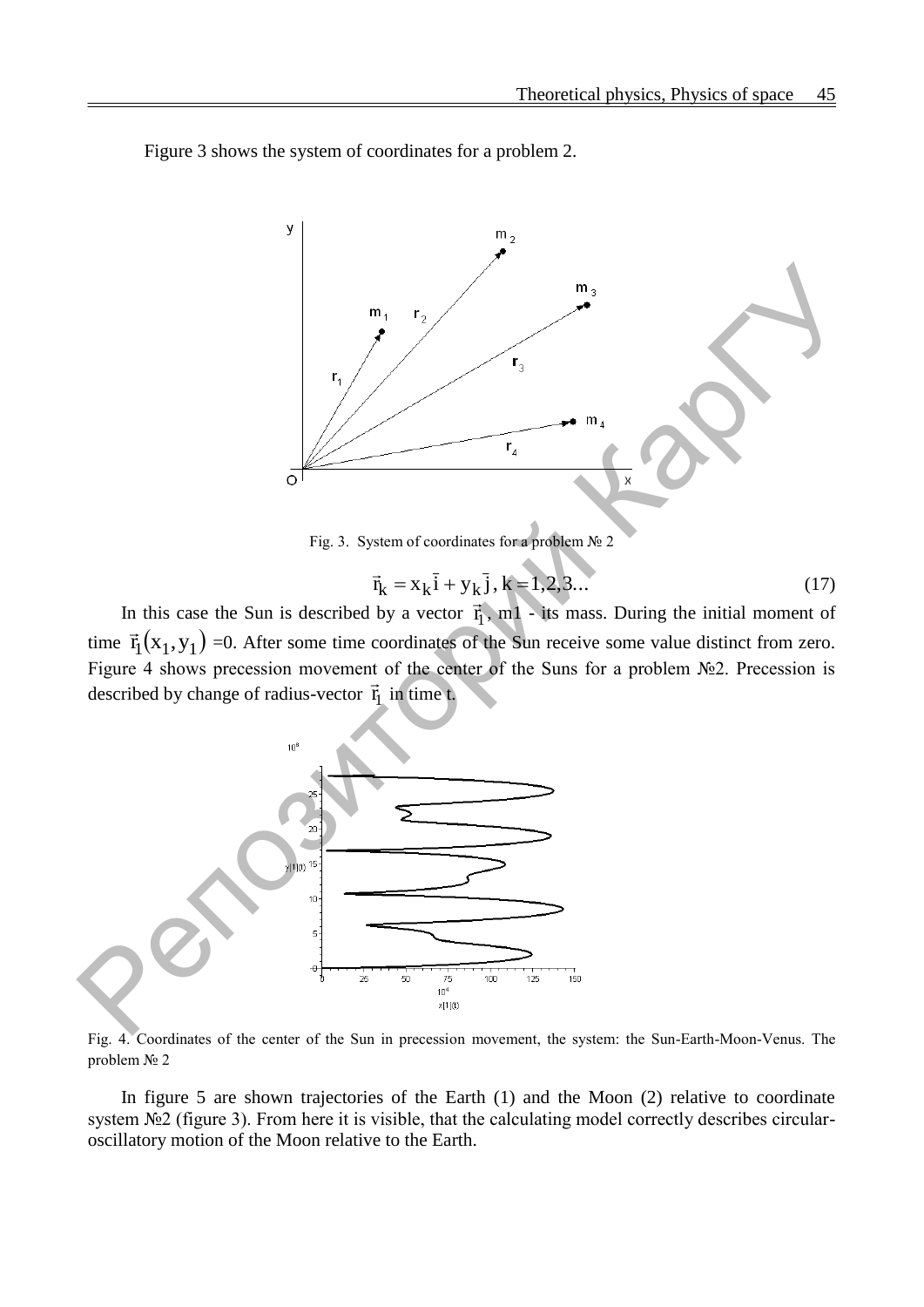![](_page_5_Figure_1.jpeg)

Fig. 5. Trajectories of motion of the Earth (1) and the Moon (2) relative the coordinate system №2. The problem № 2

The differential equations of motion for a problem №2 have the following form

$$
m_{1} \frac{d^{2} \vec{r}_{1}}{dt^{2}} = \frac{\gamma m_{1} m_{2}}{\vec{r}_{12}^{2}} \vec{r}_{12} + \frac{\gamma m_{1} m_{3}}{\vec{r}_{13}^{2}} \vec{r}_{13} + \frac{\gamma m_{1} m_{4}}{\vec{r}_{14}^{2}} \vec{r}_{14},
$$
\n
$$
m_{2} \frac{d^{2} \vec{r}_{2}}{dt^{2}} = \frac{\gamma m_{2} m_{1}}{\vec{r}_{21}^{2}} \vec{r}_{21} + \frac{\gamma m_{2} m_{3}}{\vec{r}_{23}^{2}} \vec{r}_{23} + \frac{\gamma m_{2} m_{4}}{\vec{r}_{24}^{2}} \vec{r}_{24},
$$
\n
$$
m_{3} \frac{d^{2} \vec{r}_{3}}{dt^{2}} = \frac{\gamma m_{3} m_{1}}{\vec{r}_{31}^{2}} \vec{r}_{31} + \frac{\gamma m_{3} m_{2}}{\vec{r}_{32}^{2}} \vec{r}_{32} + \frac{\gamma m_{3} m_{4}}{\vec{r}_{34}^{2}} \vec{r}_{34},
$$
\n
$$
m_{4} \frac{d^{2} \vec{r}_{4}}{dt^{2}} = \frac{\gamma m_{4} m_{1}}{\vec{r}_{41}^{2}} \vec{r}_{41} + \frac{\gamma m_{4} m_{2}}{\vec{r}_{42}^{2}} \vec{r}_{42} + \frac{\gamma m_{4} m_{3}}{\vec{r}_{43}^{2}} \vec{r}_{43}.
$$
\n(18)

The system (18) can be presented in more compact form

eented in more compact form  
\n
$$
\frac{d^2x_i}{dt^2} = \sum_{j\neq i} \gamma \frac{m_j(x_j - x_i)}{((x_j - x_i)^2 + (y_j - y_i)^2)^{3/2}},
$$
\n
$$
\frac{d^2y_i}{dt^2} = \sum_{j\neq i} \gamma \frac{m_j(y_j - y_i)}{((x_j - x_i)^2 + (y_j - y_i)^2)^{3/2}}.
$$

The problem  $\mathcal{N}_2$  for system (19) (as a problem  $\mathcal{N}_2$ ) is solved by using the Maple 10 package.

Calculations were made as the following. At the beginning the period of rotation of the Earth (together with the Moon) around the Sun is calculated at the absence of influence of all the other planets. That is the system is: 1) Sun+Earth+Moon. After that calculations were done in system of three and more bodies: 2) Sun+Earth+Moon+Mars, 3) Sun+Earth+Moon+Venus, 4)